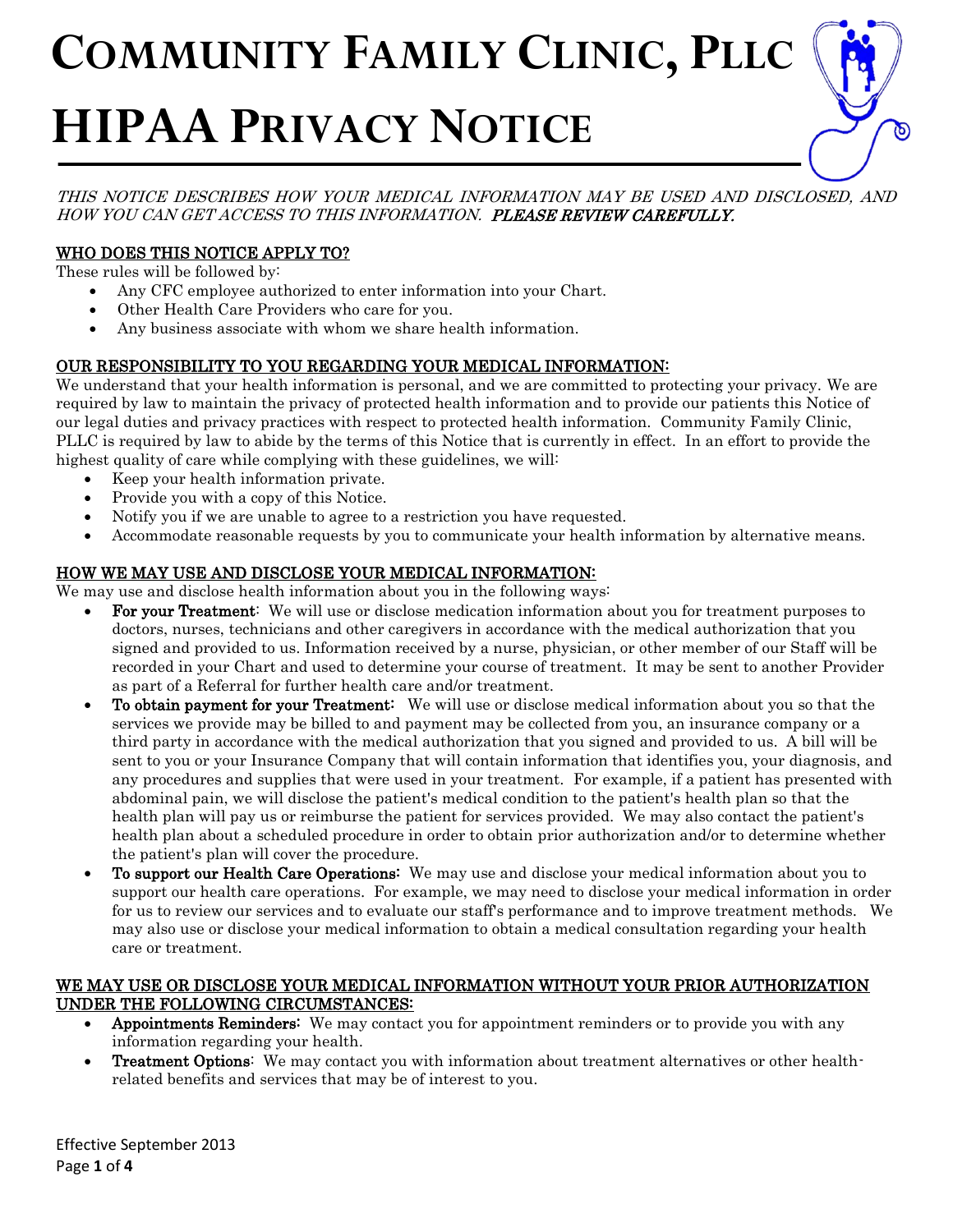- **Family & Friends:** We may disclose your medical information to family members, other relatives or close friends when the medical information is directly relevant to that person's involvement with your care or payment for care.
- **Notification:** We may use or disclose your medical information to notify or assist a family member, a personal representative or another person responsible for your care of your location, general condition or death.
- Public Health Activities: We may disclose your medical information for public health purposes such as preventing / controlling disease, reporting births, deaths, child abuse, neglect, domestic abuse, or to notify patients about recall of products they may be using.
- Business Associates: We may disclose your medical information to business associates with who we contract to provide services on our behalf. To protect your health information, we require our business associates to appropriately safeguard the health information of our patients.
- **Disaster Relief:** We may disclose your medical information to a public or private entity, such as American Red Cross, for the purpose of coordinating with that entity to assist in disaster relief efforts.
- Health Oversight Activities: We may disclose your medication information to a health oversight agency for oversight activities which are authorized by law, including audits, investigations, inspections, licensure or disciplinary actions, administrative and /or legal proceedings.
- National Security and Intelligence Activities: We may release your medical information to authorized federal officials for intelligence, counterintelligence and other national security activities authorized by law.
- Legal Proceedings: We may disclose your medical information in the case of certain judicial or administrative proceedings
- Law Enforcement: We may disclose your medical information for certain law enforcement purposes or other specialized governmental functions.
- Coroners, Medical Examiners and Funeral Directors: We may disclose your medical information to a coroner, medical examiner or funeral directors to assist in carrying out their duties.
- **Organ Donation:** If you are an organ donor, we may disclose your medical information to an organ donation and procurement organization.
- **Research:** We may disclose your protected health information to researchers when authorized by law. For example, if their research has been approved by an institutional review board that has reviewed the research proposal and established protocols to ensure the privacy of your protected health information.
- **Public Safety:** We may use or disclose your medical information to prevent or lessen a serious threat to your health and safety or the health and safety of another person or to the public.
- Workers' Compensation: We may disclose your medical information as authorized by law relating to workers' compensation or similar programs.
- As Required by Law: We will disclose medical information about you when required to do so by federal, state or local law.
- Correctional Institutes: If you are an inmate of a correctional institution or a resident of a group home, we may disclose health information necessary to protect the health and safety of other individuals.

# OTHER USES OF YOUR MEDICAL INFORMATION:

We will not use or disclose your medical information for any other purpose not covered by this Notice without your written authorization. This includes most uses and disclosers of PHI for marketing purposes and disclosures that constitute a sale of PHI. In any of these circumstances not covered by this Notice, we will ask you for your written authorization before using or disclosing your health information. If you give us authorization, you have the right to later revoke that authorization by notifying us in writing, unless action has already been taken by us to disclose the information upon receiving the authorization to:



# YOUR RIGHTS REGARDING YOUR MEDICAL INFORMATION:

Although your health record is the property of CFC, you have the right to:

• Request a restriction in writing. We will consider your request, but we are not legally required to agree to any requested restriction. We will inform you of our decision.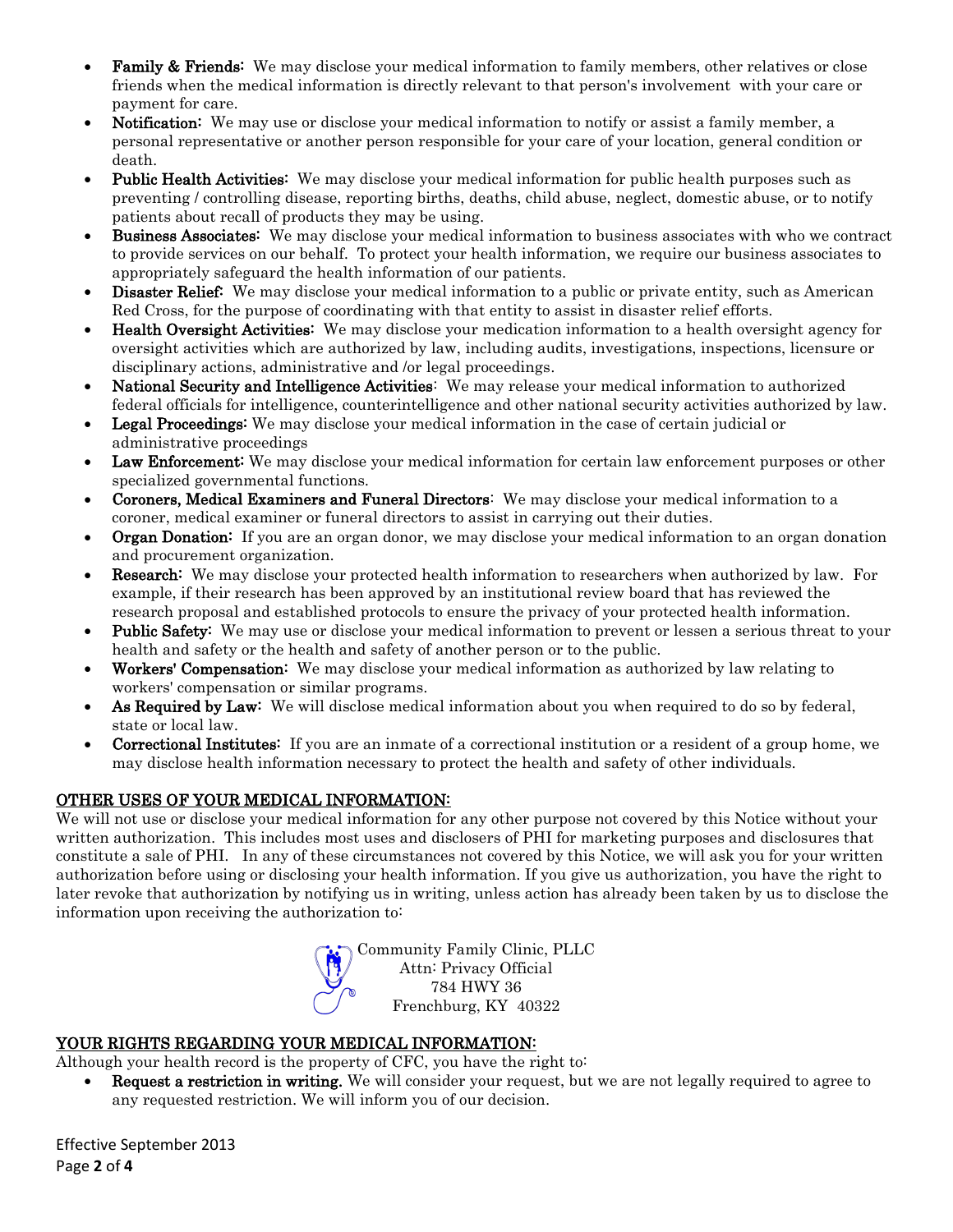- **Right to Paper Copy of this Notice:** You may request and obtain a paper copy of this Notice at any time.
- Right to Inspect and Copy: You have the right to inspect and receive copies of your medical information that may be used to make decisions about your care, which usually includes medical and billing records. We will respond to your request within thirty (30) days or sixty (60) days if your medical information is not available on site. A thirty (30) day extension may be granted by written notice that will include the reason for the extension of time.

Fees: There may be a fee for copies of your record. You will be notified before any charges are applied.

Denials: We may deny your request to inspect and/or receive copies of you medical information if it is not in writing and in other, very limited circumstances. You will receive a written notice of denial containing the reason for the denial and the procedure for review. In some circumstances, another licensed health care professional chosen by Community Family Clinic, PLLC to conduct a review your request and the denial. This will not be the same person who denied your request and we will comply with the outcome of the review. However, in some circumstances, our denial of a request by you to inspect and /or receive copies of your information is not subject to review.

**Right to Amend:** If you feel that the medical information in your record is incorrect or that important information is missing, you may ask us to amend the information. You have the right to request an amendment for as long as the information is kept by, or for Community Family Clinic. We are not required to agree to any amendment if the information was not created by us (unless the person or entity who recreated the information is no longer available to make the amendment), maintained by us, or if we determine the record is accurate and complete. You may appeal such a decision in writing. In your written request, you must provide a reason that supports your request for amendment. If we approve your request, we shall make the amendment to your medical information and will inform you that we have made the amendment. We will make a reasonable effort to notify others that need to know about the change to your medical information.

Denials: We may deny your request for an amendment if it is not in writing or does not include a reason to support the request. If your request for amendment is denied, we will provide you with a written statement of the basis for the denial and a description of how you may file a written statement of disagreement. If you do not file a statement of disagreement, you may request that your request for amendment and our written denial be provided with any future disclosure of your medical information.

- Right to an Accounting of Disclosures: You have the right to request an "accounting of disclosures." This is a list of the disclosures stating to whom and to where your medical information has been disclosed for purposes other than treatment; payment; health care operations; disclosures made directly to you; disclosures authorized by you pursuant to a signed authorization;, disclosures made for national security or intelligence purposes; and disclosures to correctional institutions and for other law enforcement purposes. Your request must include a time period, which may not exceed six (6) years prior to the date of the request and may not include any dates prior to April 14, 2003. Your request should indicate in what form (electronic or paper) that you would like your request to be processed. There is no charge for the first list you request, however if you make more than one request within the same year, we may charge you up to \$1.00 per page for each additional request. You will be notified of the cost involved and you may choose to withdraw or modify your request at that time before any costs are incurred.
- Right to Request Restrictions: You have the right to request a restriction or limitation on the medical information we use or disclose about you for treatment, payment or health care operations. You also have the right to request a limit on the medical information that we disclose about you to someone who is involved in your care, such as a family member or friend. For example, you may ask that we not use or disclose information about a procedure that you had. However, we are not required to grant your request. If we do grant your request, we will comply with your request unless the information is needed to provide you emergency medical treatment. In your request, you must tell us:
	- 1. What information you want to limit.
	- 2. Whether you want to limit our use, disclosure or both.
	- 3. To whom you want to limits to apply. For example, disclosures to your spouse.

Effective September 2013 Page **3** of **4**